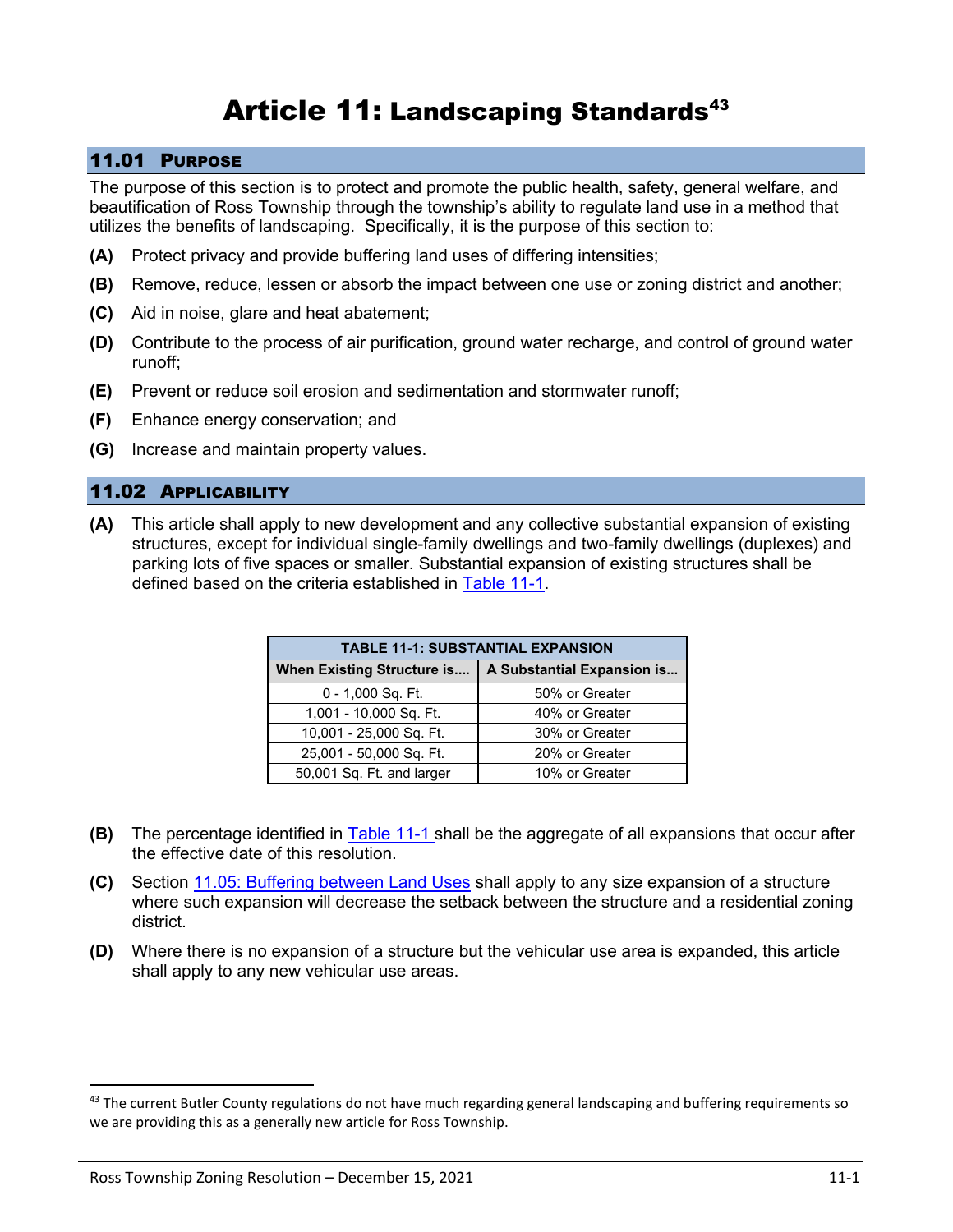## 11.03 LANDSCAPING PLAN

#### **(A) Landscaping Plan Requirement**

- **(1)** Any property to which this article applies shall illustrate all proposed landscaping and buffering, including the proposed landscaping material, on a site plan or on a separate landscaping plan as part of the application for a zoning certificate or PUD application, whichever is applicable.
- **(2)** All plans shall identify the existing plant material that will be retained and all proposed plant materials within the landscaping and buffer areas. This shall include the common and botanical names, sizes and other remarks as appropriate to describe the landscaping material selection.

#### **(B) Approval of a Landscaping Plan**

Criteria for the approval of a landscaping plan shall be as follows:

- **(1)** No zoning certificate shall be issued without approval of a landscaping plan.
- **(2)** Failure to implement the landscaping plan within 12 months of the issuance of a zoning certificate shall be deemed a violation of this resolution.
- **(3)** The township may seek professional advice from a landscape architect or licensed nurseryman in the review of the submitted plans. The cost of such consultation may be passed on the applicant.

#### **(C) Changes to an Approved Landscaping Plan**

The Zoning Inspector may authorize minor changes from the requirements of this article.

- **(1)** For purposes of this subsection, minor changes shall be defined as changes to the landscaping plans that are not visible and do not affect the theme or character established for the subject development project.
- **(2)** A revised plan shall be submitted to the Zoning Inspector for review and a decision.
- **(3)** The Zoning Inspector shall have the authority to forward the revised plan to the Zoning Commission for a decision if the Zoning Inspector questions whether the changes are minor.

#### 11.04 LANDSCAPING MATERIALS AND STANDARDS

#### **(A) Responsibility for Installation of Landscaping Materials**

All landscaping and buffering shall be provided by the person in charge of or in control of developing the property, whether as owner, lessee, tenant, occupant or otherwise.

#### **(B) Use of Landscaped Areas**

Vehicle parking shall not be permitted in landscaped areas.

## **(C) Easements**

Nothing shall be planted or installed within any underground or overhead utility, drainage, or gas easement without the consent of the utility provider, easement holder, or the township.

#### **(D) Landscaping Materials**

The following items are suitable for landscaping materials used individually or in combination with each other, subject to review and approval by the applicable review authority.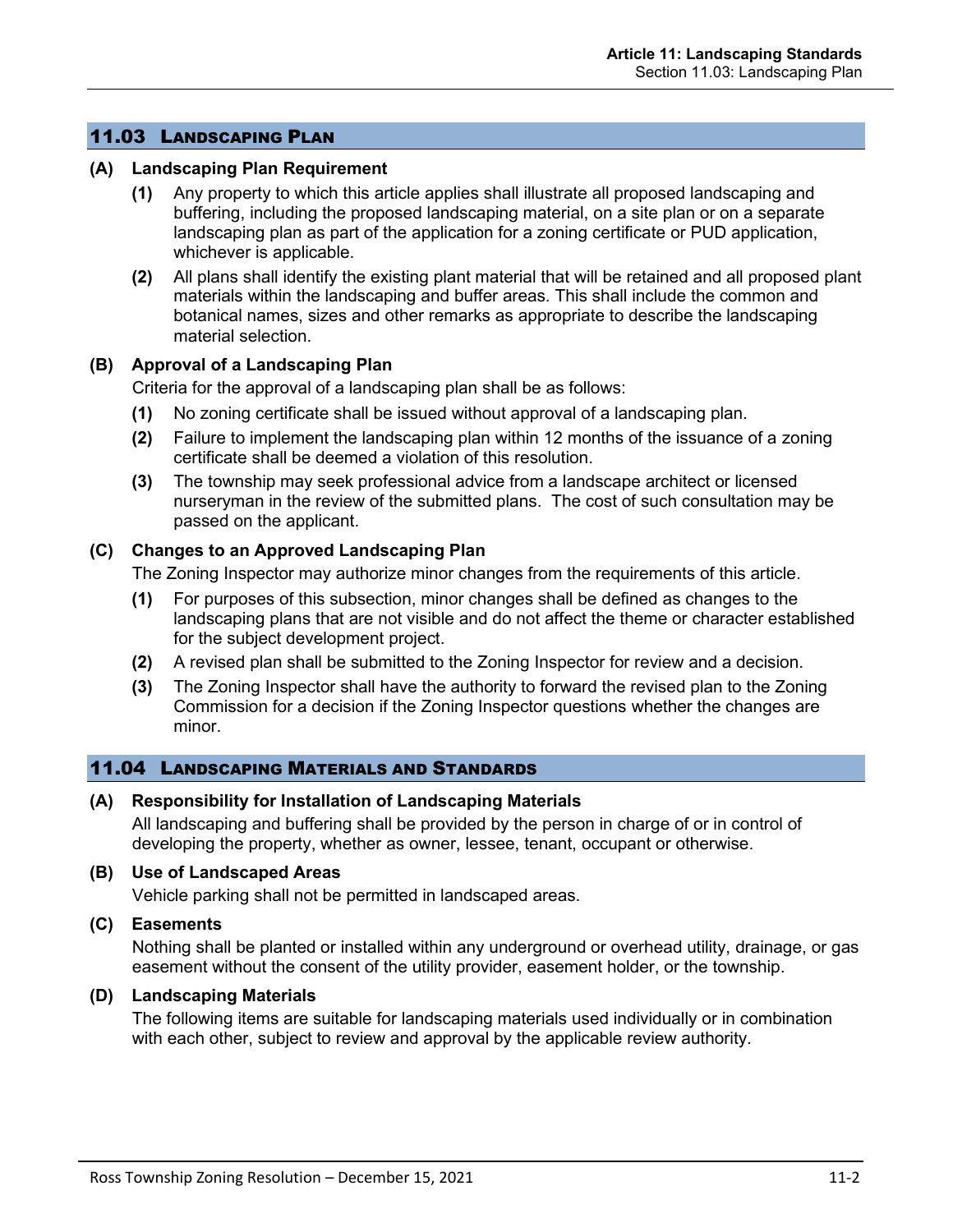## **(1) Existing Landscape Material**

- **(a)** Unless otherwise noted, existing landscape material in healthy condition can be used to satisfy the requirements of this article in whole or in part provided they meet all requirements of this article.
- **(b)** The applicable review authority shall determine satisfaction of this requirement.

#### **(2) Walls and Fences**

- **(a)** Walls and fences shall be constructed of weatherproof materials, including pressure treated wood, redwood, cedar, synthetic lumber, or vinyl, and aluminum or galvanized hardware. Except as specifically noted, chain link fences with or without wooden or synthetic slat material shall not be allowed when used to satisfy landscaping and screening requirements.
- **(b)** Chain link fences with or without wooden or synthetic slat material shall not be allowed when used to satisfy the buffer requirements of this article.
- **(c)** Walls and fences may be designed with a finished side on both sides of the fence, but where only one side is finished, the wall and fence shall be designed to orient that finished side away from the subject lot so the finished side faces the adjacent lots.

# **(3) Plants**

- **(a)** All plants shall be living and hardy within the United States Department of Agriculture's Hardiness Zone 6, and thriving in Butler County. Plant materials used in conformance with the provisions of this section shall conform to the standards of the American Association of Nurserymen and shall have passed any inspection required under state regulations.
- **(b)** Trees shall be balled and burlapped or in containers. Shrubs, vines, and ground covers can be planted as bare root as well as balled and burlapped or from containers.
- **(c)** All landscaping materials shall be free of noxious weeds, disease, and pests.
- **(d)** Nursery stock identification tags shall not be removed from any planting prior to inspection and approval of final installation by the township.
- **(e)** The following are specific standards for landscaping materials.

#### **(i) Deciduous Trees**

- **A.** Deciduous trees shall have a minimum caliper of at least two inches Diameter-at-Breast-Height (DBH) and a clear trunk height of six feet that conforms to acceptable nursery industry procedures at the time of planting.
- **B.** If deciduous trees are to be used for screening purposes, additional materials listed in this article shall be used to create a dense buffer.

#### **(ii) Ornamental and Understory Trees**

Ornamental and understory trees shall have a minimum height of four feet or a minimum caliper of at least 1.5 inches DBH that conforms to acceptable nursery industry procedures at the time of planting.

#### **(iii) Evergreen Trees**

**A.** Evergreen trees shall be a minimum of six feet in height at the time of planting.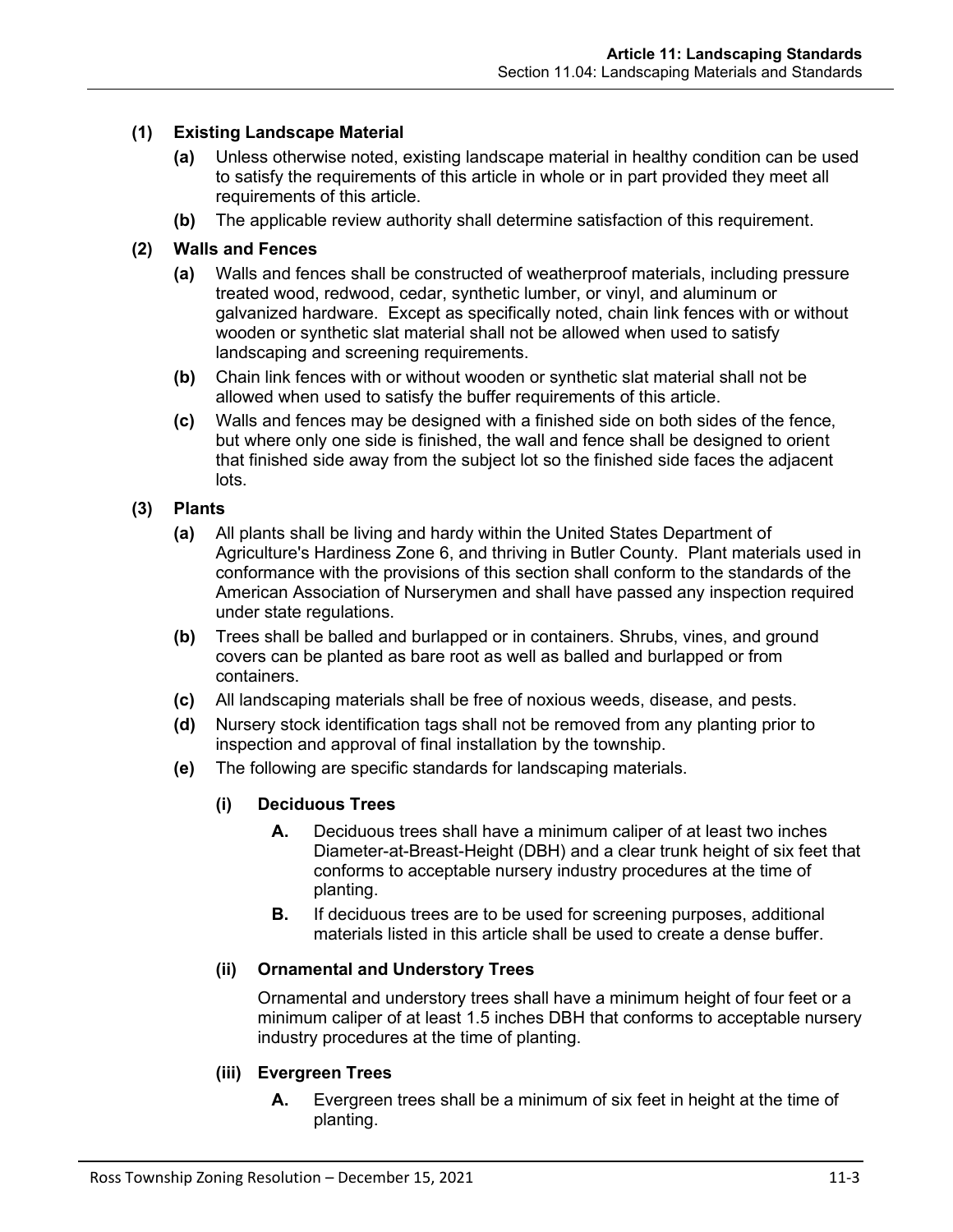**B.** Evergreen plantings used for buffering shall be planted at a maximum distance of 20 feet on center to provide an effective buffer.

## **(iv) Shrubs and Hedges**

- **A.** Shrubs shall be at least 20 inches in height at the time of planting and have a mature height of not less than 36 inches.
- **B.** Hedges shall be at least 36 inches in height at the time of planting.
- **C.** All hedges shall be designed to provide an effective, dense screen and mature height of at least six feet within four years after the date of the final approval of each planting when used for perimeter landscaping or screening applications.

#### **(v) Grass and Ground Cover**

- **A.** Grass of the fescue, bluegrass or perennial rye families shall be planted in species normally grown as lawns in Butler County.
- **B.** In swales or other areas subject to erosion, solid sod, erosion reducing net or suitable mulch shall be used and grass seed shall be sown for immediate protection until complete coverage is achieved.
- **C.** Grass sod shall be clean and free of weeds and noxious pests or diseases.
- **D.** Ground cover shall be planted in such a manner as to provide 75 percent complete coverage after two growing seasons.

#### **(f) Additional Landscaping Beyond the Minimum Requirements**

Once the minimum landscape requirements have been met, any size plant may be installed on a lot to supplement the minimum requirements.

#### **(4) Species Diversity**

- **(a)** When fewer than 40 trees are required on a site, at least two different species shall be utilized, in roughly equal proportions.
- **(b)** When 40 or more trees are required on a site, at least three different species shall be utilized, in roughly equal proportions.
- **(c)** Required shrubs shall utilize the same species diversity requirements.
- **(d)** Nothing in this subsection shall be construed so as to prevent the utilization of a more diverse number of different species than specified above.

#### **(5) Earth Mounds or Berms**

Earth mounds or berms may be used as buffers, however, differences in natural elevation between areas requiring a buffer does not constitute an earth mound. Earth mounds shall be constructed of earthen materials and shall conform to the following:

- **(a)** Mounds or berms shall conform to any county grading requirements. The maximum slope shall be a maximum of one foot in height for every three feet in length.
- **(b)** Mounds and berms shall be designed with physical variations in height and alignment throughout its length.
- **(c)** Landscaping plant materials may be installed on mounds or berms and shall be arranged in an irregular pattern to accentuate the physical variation and achieve a natural appearance.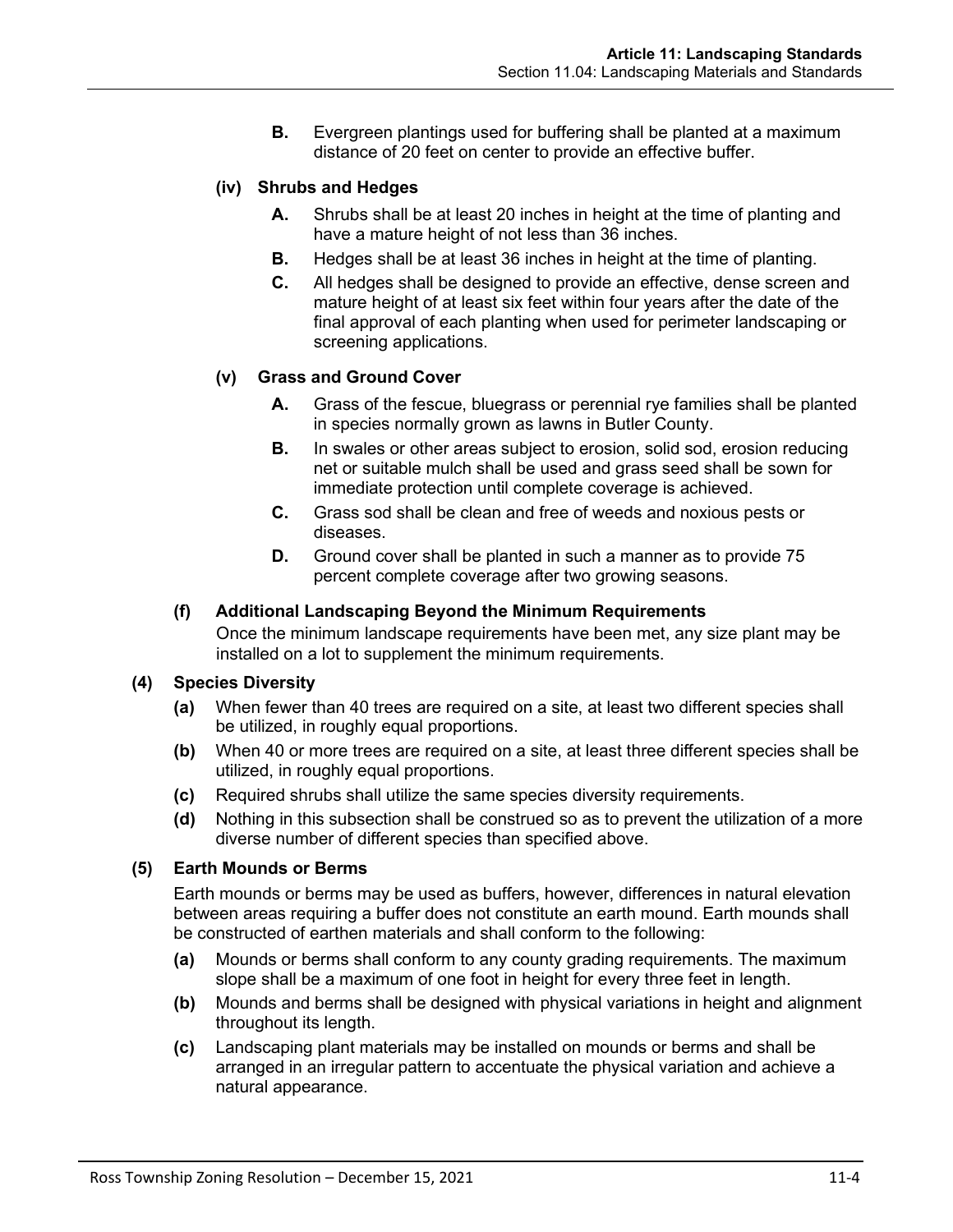- **(d)** The landscaping plan shall show sufficient detail to demonstrate compliance with the above provisions, including a plan and profile of the mound or berm, soil types and construction techniques.
- **(e)** Mounds and berms shall be located and designed to minimize the disturbance of existing trees located on the site or adjacent thereto.
- **(f)** No part of any mound shall be elevated more than 30 inches above natural grade within 10 feet of any right-of-way or property line, and the toe of such mound shall be located a minimum of three feet from any right-of-way or property line.
- **(g)** Adequate ground cover shall be used and maintained to prevent erosion of the earth mound and to achieve a natural appearance.
- **(h)** No mound wastewater treatment system or other similar on-site wastewater treatment system shall count toward the buffering requirement.

#### **(6) Measurements**

Whenever there is a height measurement related to landscaping and buffering, such measurement shall be taken from the highest finished adjacent grade to the top of the material.

#### <span id="page-4-0"></span>11.05 BUFFERING BETWEEN LAND USES

Development shall provide a buffer between land uses in accordance with this section. The buffer shall have the width, amount of vegetation, and other features to properly mitigate the negative effects of contiguous incompatible uses.

#### **(A) Buffer Location**

- **(1)** Buffer areas shall be located between the uses for which they are required to buffer or screen.
- **(2)** The buffer areas shall be placed on the property being developed, regardless of ownership.

#### **(B) Buffer Requirements**

- **(1)** Buffer areas shall be provided as set forth below:
	- **(a)** When a development in a B-1 a lot subject to the VOD District abuts a residential district, a buffer area with a minimum width of 10 feet shall be provided adjacent to the residential zoning district.
	- **(b)** When a development in a B-2, B-3, or B-4 District abuts a residential district, a buffer area with a minimum width of 20 feet shall be provided adjacent to the residential zoning district.
	- **(c)** When a development in a M-1 District abuts a residential district, a buffer area with a minimum width of 30 feet shall be provided adjacent to the residential zoning district.
	- **(d)** The above buffer widths shall be provided unless a greater setback is required as part of a variance or conditional use.
	- **(e)** Where the minimum setback for the applicable zoning district differs from the required buffer yard, the more restrictive standard shall apply.
	- **(f)** For buffering along the side yard, the buffer shall begin, at a minimum, at the front yard building setback line.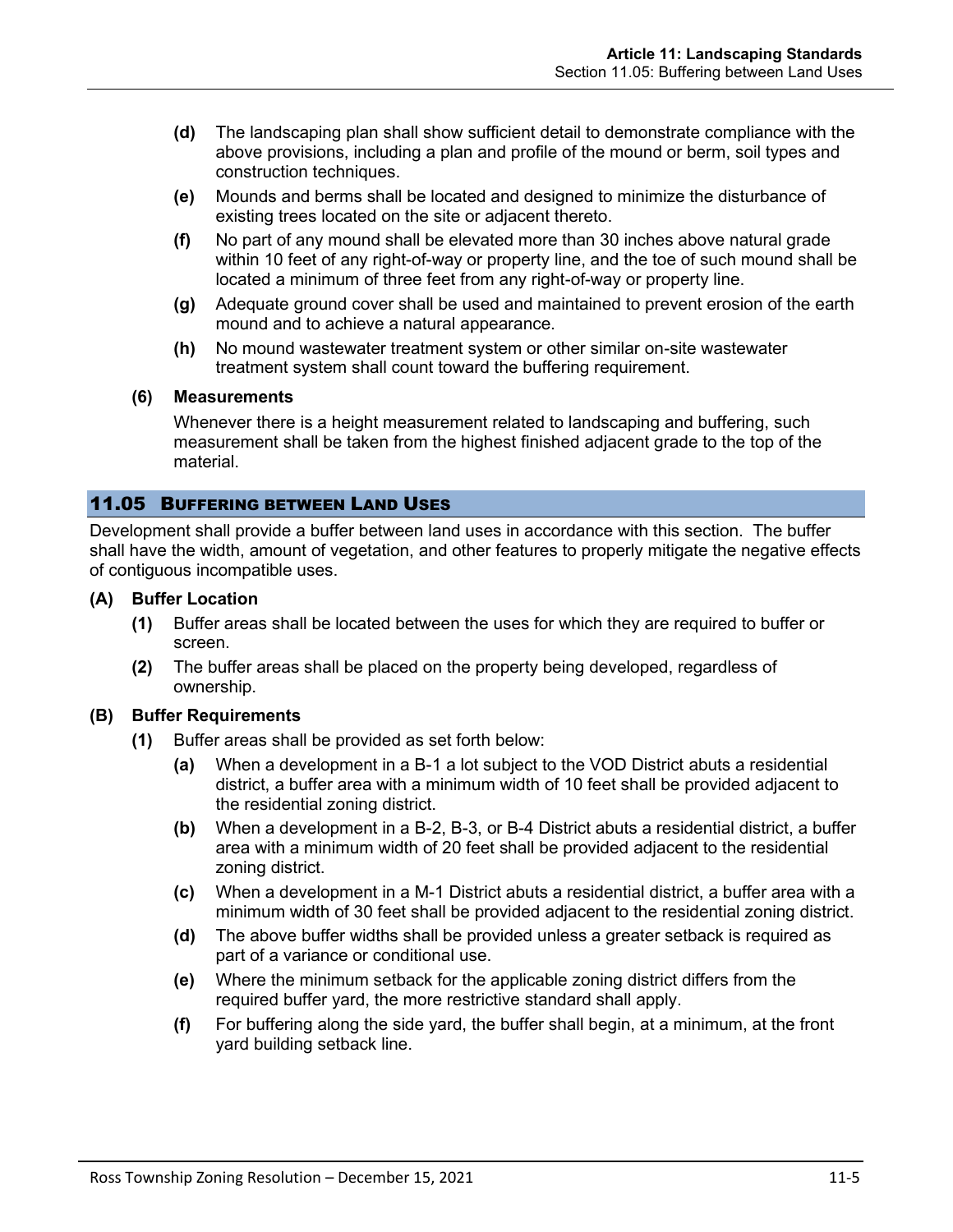## **(2) Landscaping Requirement**

The required buffer area shall consist of living vegetative material such as evergreen trees, shrubs, earth mounding, or fencing that complies with the fencing standards of this  $r$ esolution. Such buffer shall in 100 percent opacity<sup>44</sup>, all year, to a height of six feet or more within one year of planting.

#### **(C) Height of Screening**

The height of screening shall comply with the following:

- **(1)** Visual screening walls, fences, mounds, or earthen berms and fences in combination shall be a minimum of six feet high measured from the natural grade, in order to accomplish the desired screening effect.
- **(2)** Vegetation shall be a minimum of six feet high measured from the natural grade, in order to accomplish the desired screening effect. The required height shall be achieved no later than twelve months after the initial installation.

## **(D) Placement of Screening**

The location of the wall, fence, or vegetation shall be placed within the buffer area to maximize the screening effect. Trees, evergreens, and/or hedges shall be adequately spaced and appropriately staggered to meet the screening objectives within two years after the initial installation. The landscaping plan shall indicate the specific type of option(s) to be used.

#### **(E) Development within Buffers**

- **(1)** The required buffer shall not contain any development, impervious surfaces, structures, or site features (except fences or walls) that do not function to meet the standards of this section or that require removal of existing vegetation, unless otherwise permitted in this resolution.
- **(2)** Sidewalks, trails, and other elements associated with passive recreation may be placed in required buffers if all required landscaping is provided.
- **(3)** Signs may be located in the required buffers.
- **(4)** Driveways, access roads, and similar uses may cross perpendicularly across a required buffer but shall be designed to limit disturbance of vegetation and shall have a maximum width of 24 feet.
- **(5)** Overhead and underground utilities that are required for the development are permitted to cross a required buffer.

# 11.06 LANDSCAPING AND SCREENING OF VEHICULAR USE AREAS

#### **(A) Perimeter Landscaping Required**

- **(1)** The perimeter landscaping requirements of this section shall apply to all off- street vehicular use areas adjacent to a public street or to a lot line where the parking area contains five or more parking spaces.
- **(2) Areas Adjacent to Public Streets**
	- **(a)** Vehicular use areas adjacent to public streets shall be separated from the edge of the right- of-way by a perimeter landscape strip no less than 12 feet in width that may include sidewalks.

<sup>44</sup> We will include a graphic that illustrates 100% opacity.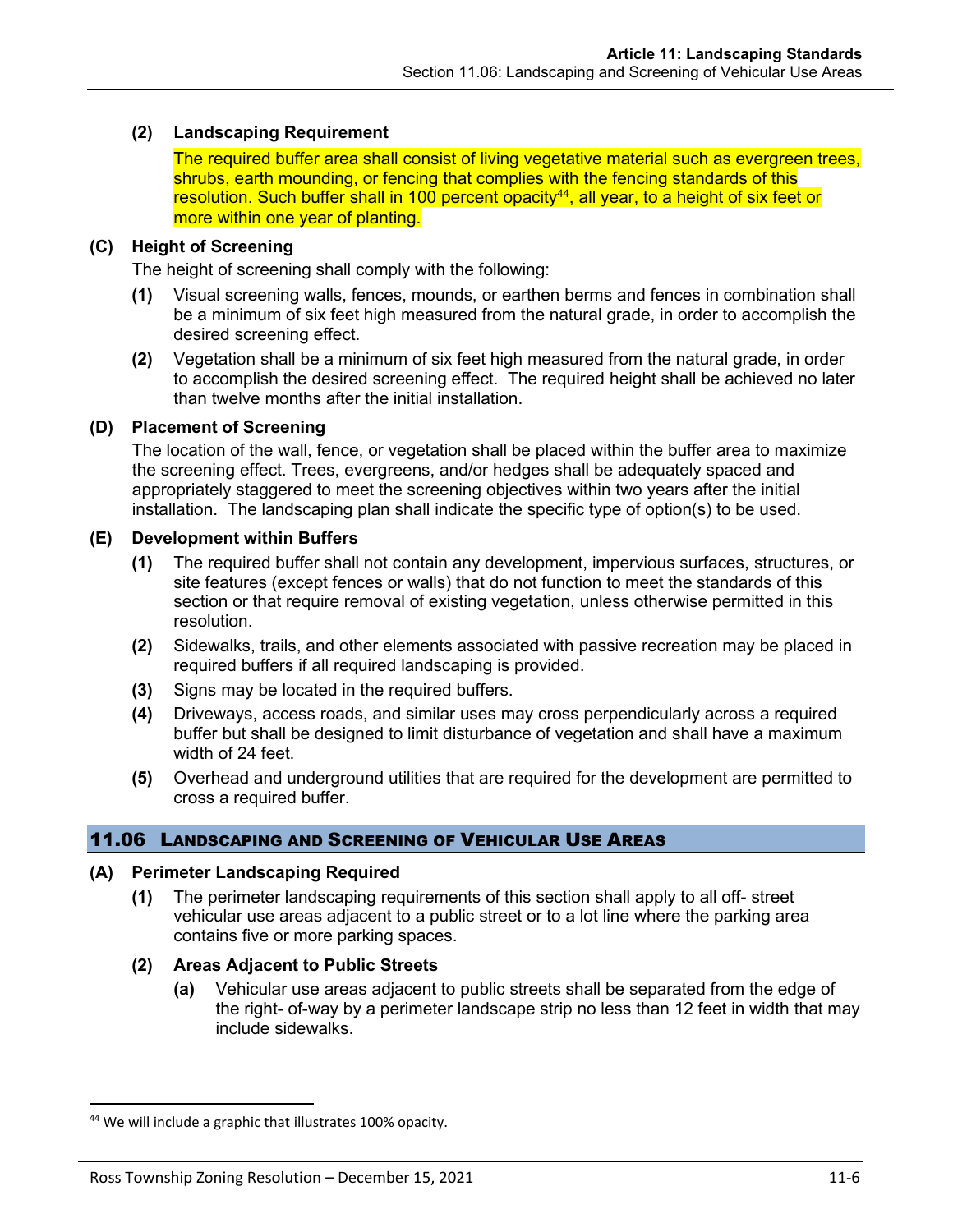**(b)** The landscape strip shall be planted with one tree for each 50 linear feet or fraction thereof and shall include a hedge, wall, or other opaque durable landscape barrier, which will be at least two feet in height at maturity, along the entire length of the landscape strip. See Figure <>. The landscape strip shall be covered with ground cover where not planted with trees or shrubs.



*Figure <>: The above image illustrates an example the provision of a two-foot landscape barrier along the street right-of-way.*

- **(c)** If the above two-foot landscape barrier is constructed of non-living materials, one shrub or vine shall be planted every 10 feet along the barrier.
- **(d)** Perimeter landscape strips shall be continuous and unbroken except for driveways to access the parking area, sidewalks, or paved trails.

# **(B) Interior Landscaping Of Parking Lots**

- **(1)** For all parking areas with 5 to 50 parking spaces, a total of five percent of the paved area (not including loading spaces or stacking lanes/spaces) shall be landscaped under the provisions of this section.
- **(2)** For all parking areas with more than 50 parking spaces, a total of 10 percent of the paved area (not including loading spaces or stacking lanes/spaces) shall be landscaped under the provisions of this section.



<span id="page-6-0"></span>*Figure 11-A: Parking Lot Interior Calculation*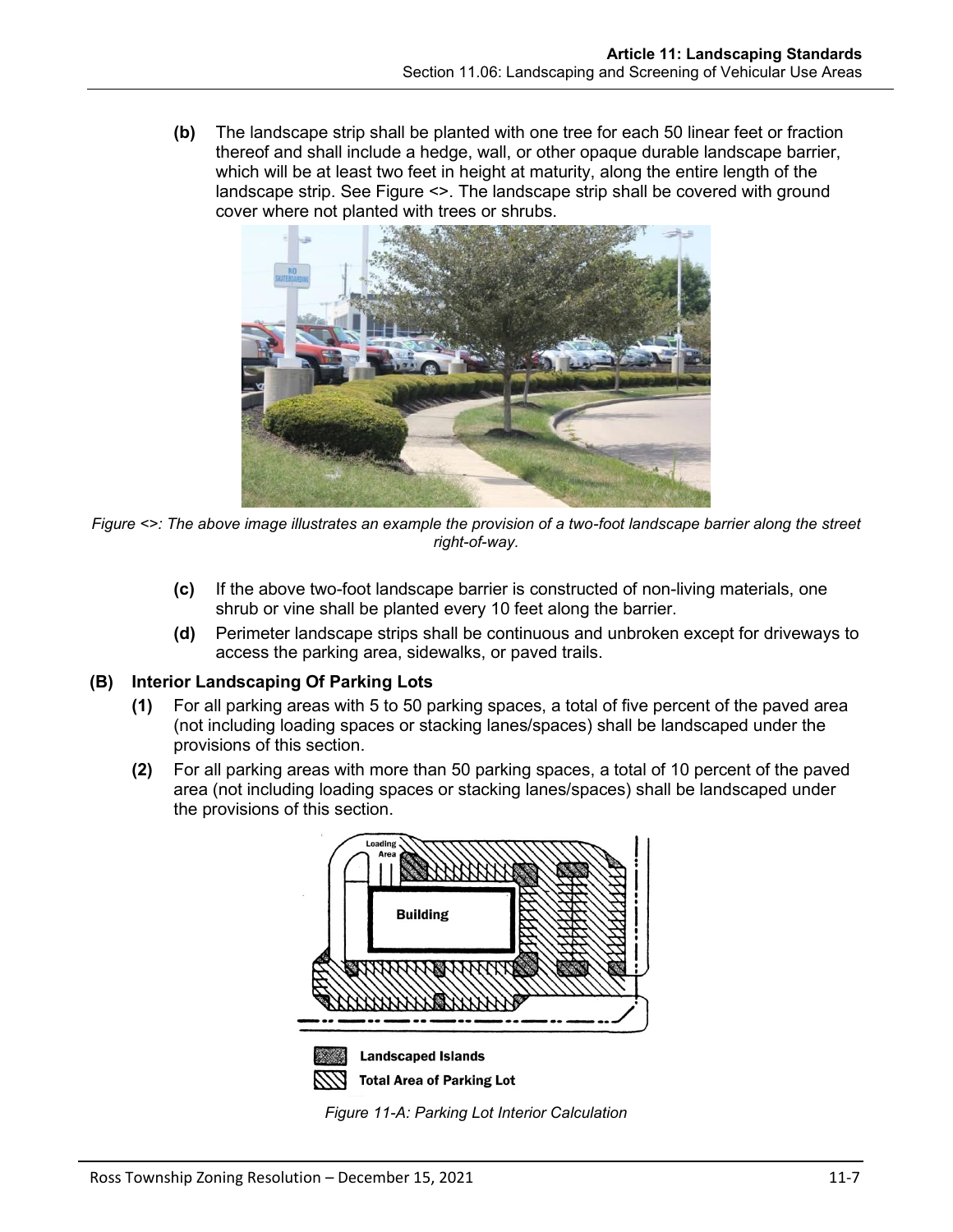- **(3)** The required landscaping shall be located within landscaped islands. Landscaped areas that extend into parking areas from the perimeter landscaping may count toward this requirement but only that area that extended into the parking area. See [Figure 11-A.](#page-6-0) See also [Figure 11-B.](#page-7-0)
- **(4)** Landscaped areas on the site that are outside of any vehicular use area and do not touch the parking area shall not be counted as interior parking lot landscaped areas.



*Figure 11-B: Landscaping and screening is intended to soften the appearance of large expanses of parking areas and can also provide areas for stormwater management.*

- <span id="page-7-0"></span>**(5)** Landscaped islands shall be developed and distributed throughout the parking lot to define major circulation aisles and driving lanes; and to provide visual and climatic relief from broad expanses of pavement.
- **(6)** There shall be a minimum of one deciduous tree and one shrub provided for every 15 parking spaces; such trees shall be planted within the required landscaped islands but not all islands are required to have a tree or shrub.
- **(7)** Additional shrubs or low, spreading plant materials may be planted within the required landscaped islands provided there is no impairment to the visibility of motorists or pedestrians.
- **(8)** The landscaped islands shall be protected by the installation of continuous curbs or wheel stops at the end of parking spaces to prevent vehicular damage of landscaped areas.
- **(9)** The landscaped islands should be designed, to the maximum extent feasible, to accommodate stormwater runoff. The use of porous pavement and/or specially designed brick or block is encouraged to increase on-site water detention for plant material and ground water supplies and to reduce problems associated with runoff.
- **(10)** At a minimum, the interior landscaping shall be designed as follows:

#### **(a) Interior Rows**

For parking lots with interior rows, one tree shall be located at the ends of interior rows and one at each end of a perimeter row.

#### **(b) Distribution**

Any remaining required trees shall be evenly distributed along the parking lot perimeter or in interior islands.

#### **(c) Interior Island**

A curbed landscaped interior island is required for each 20 contiguous parking spaces in a parking row. The island must be three feet in width and the length of the adjoining spaces. If a tree is planted in the interior island the width must be four feet.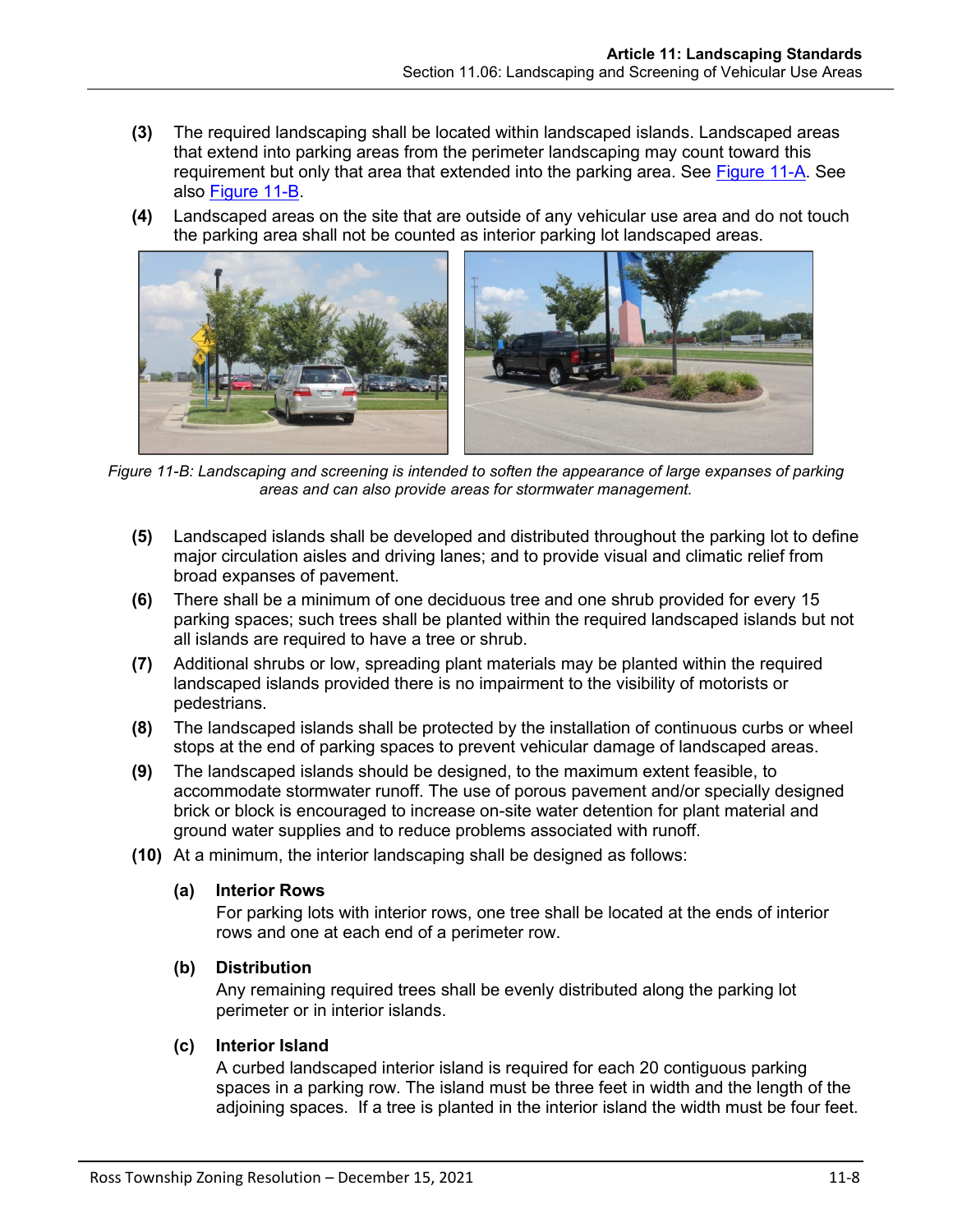## **(d) Interior End Island**

A three-foot wide curbed landscaped interior end island is required at the end of all interior rows. The length of the island must be equal to the depth of the adjoining parking spaces. If a tree is planted in the island area the width at the tree planting area must be four feet.

## **(e) Interior Mid-Row Island**

For parking lots in excess of 40 spaces, a curbed landscaped interior mid-row island connecting the interior end islands must be provided having a minimum width of three feet. If a tree is planted in the interior mid-row island the width must be four feet.



*Figure <>: Common Components to Interior Landscaping*

#### 11.07 SCREENING OF OUTSIDE STORAGE AREAS OR OTHER SERVICE AREAS

#### **(A) Intent and Applicability**

In addition to all other landscaping standards in this section, screening shall be required to conceal specific nonresidential areas of high visual or auditory impact. Such areas shall be screened at all times, unless otherwise specified, regardless of adjacent uses, districts, or other landscaping material.

#### **(B) Items to be Screened**

The following areas shall be screened in accordance with this section:

- **(1)** Large waste receptacles (dumpsters) and refuse collection points (including large recycling containers);
- **(2)** Loading and service areas;
- **(3)** Outdoor freezers or other accessory structures;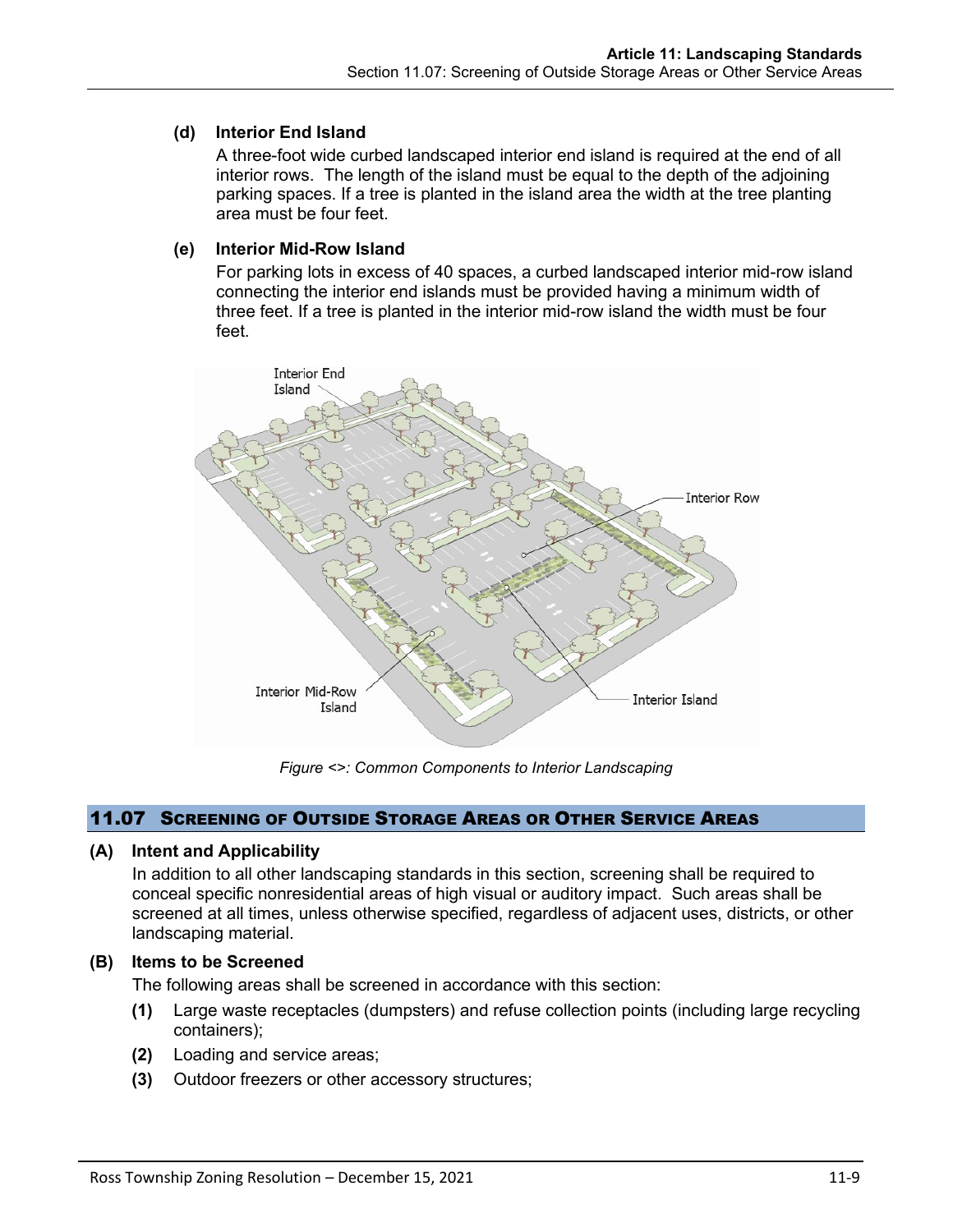- **(4)** Outdoor storage areas (including storage tanks) not subject to the outdoor storage requirements of Section <>;
- **(5)** Mechanical equipment and utility meters not located on, and screened by, the building or structure.

## **(C) Screening Requirements**

- **(1)** All items to be screened shall be shielded from view from public roads and adjoining residential zoned property.
- **(2)** All items to be screened shall be located in the side or rear yards.
- **(3)** All items to be screened shall be provided with a visual screen consisting of fences, walls, berms or approved plant materials or a combination thereof. The screening shall be at least one foot higher than the item to be screened but not less than six feet in height and shall extend along three sides of the items to be screened. For dumpsters, a gate shall be required on the fourth side where access is provided to the dumpster. The gate shall be opaque enough to shield from view the interior of the service area. See [Figure 11-C](#page-9-0) and [Figure 11-D.](#page-10-0)
- **(4)** All plant materials used for required screens around service areas shall be of an evergreen variety.
- **(5)** If an adjacent building provides screening on one side of the service area, only two sides need to be screened, bermed, or walled, with a gate required in front of the service area. The gate shall be opaque enough to shield from view the interior of the service area.
- **(6)** Roof mounted mechanical equipment shall be screened by parapet walls or other screening device with height not lower than six inches below the height of mechanical equipment. See Section 10.04(B)(7)(e).

# **(D) Fence or Wall Screens**

- **(1)** Fences or walls shall be compatible with the architectural materials and patterns of the principal structure. See [Figure 11-C.](#page-9-0)
- **(2)** Under no circumstances shall a wall be constructed of unfinished concrete or cinder block.



<span id="page-9-0"></span>*Figure 11-C: Use of a wall and fencing for screening that is architecturally compatible with the principal building.*